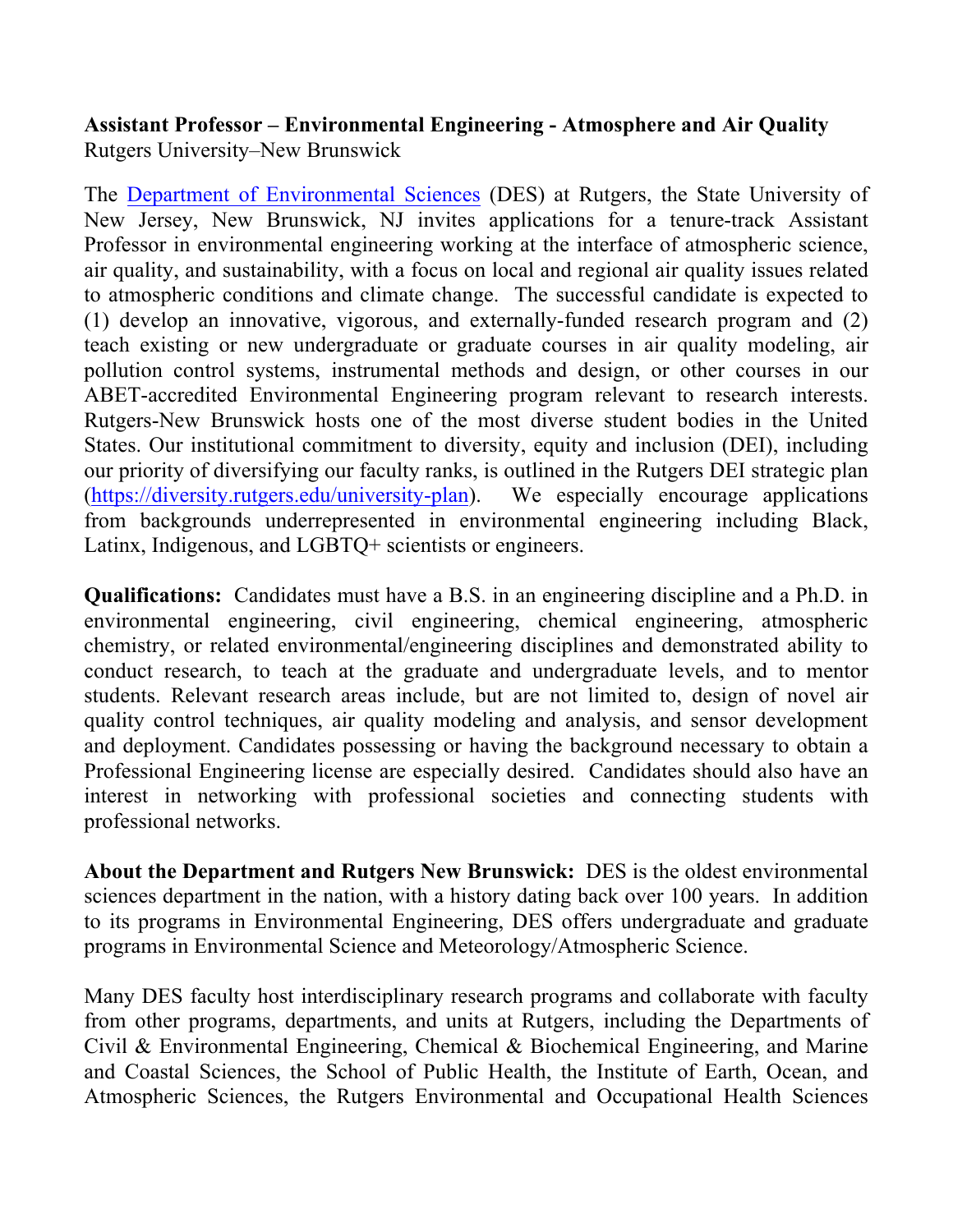Institute, the Rutgers Climate Institute, and the Rutgers Energy Institute, among others. DES also has a strong presence in extension through faculty involvement in the New Jersey Agricultural Experiment Station.

DES facilities include high performance computing and an array of state-of-the-art laboratory instrumentation. The Rutgers Photochemical Assessment Monitoring (PAM) Site supports continuous, real-time measurements for meteorological and air quality applications, and DES enjoys a strong working relationship with the New Jersey Department of Environmental Protection, including its Division of Air Quality.

A member of the Big Ten and the Association of American Universities, Rutgers-New Brunswick is America's eighth oldest institution of higher learning and New Jersey's premier flagship public research university. The city of New Brunswick is situated in the heart of America's vibrant and diverse northeast corridor, which runs from Boston to Washington, D.C. The Rutgers University system includes two other campuses in Newark and Camden as well as Rutgers Biomedical and Health Sciences.

Candidates should apply online (Posting Number 21FA1464 at https://jobs.rutgers.edu/postings/149094) with the following items:

- cover letter
- curriculum vitae
- statement of research interests
- statement of teaching philosophy/experience

• statement on DEI that outlines the candidate's past efforts and future commitment to DEI as a faculty member (see Rutgers diversity initiatives at https://diversity.rutgers.edu/).

• names and contact information for three references

Review of applications will begin on January 15, 2022, with an intended position start date of September 1, 2022.

Questions may be directed to search@envsci.rutgers.edu.

Rutgers University is an Equal Opportunity/Affirmative Action Employer. Qualified applicants will be considered for employment regardless of race, creed, color, national origin, age, ancestry, nationality, marital or domestic partnership or civil union status, sex, pregnancy, gender identity or expression, disability status, liability for military service, protected veteran status, affectional or sexual orientation, genetic information, or any other category protected by law. As an institution, we value diversity of background and opinion, and prohibit discrimination or harassment on the basis of any legally